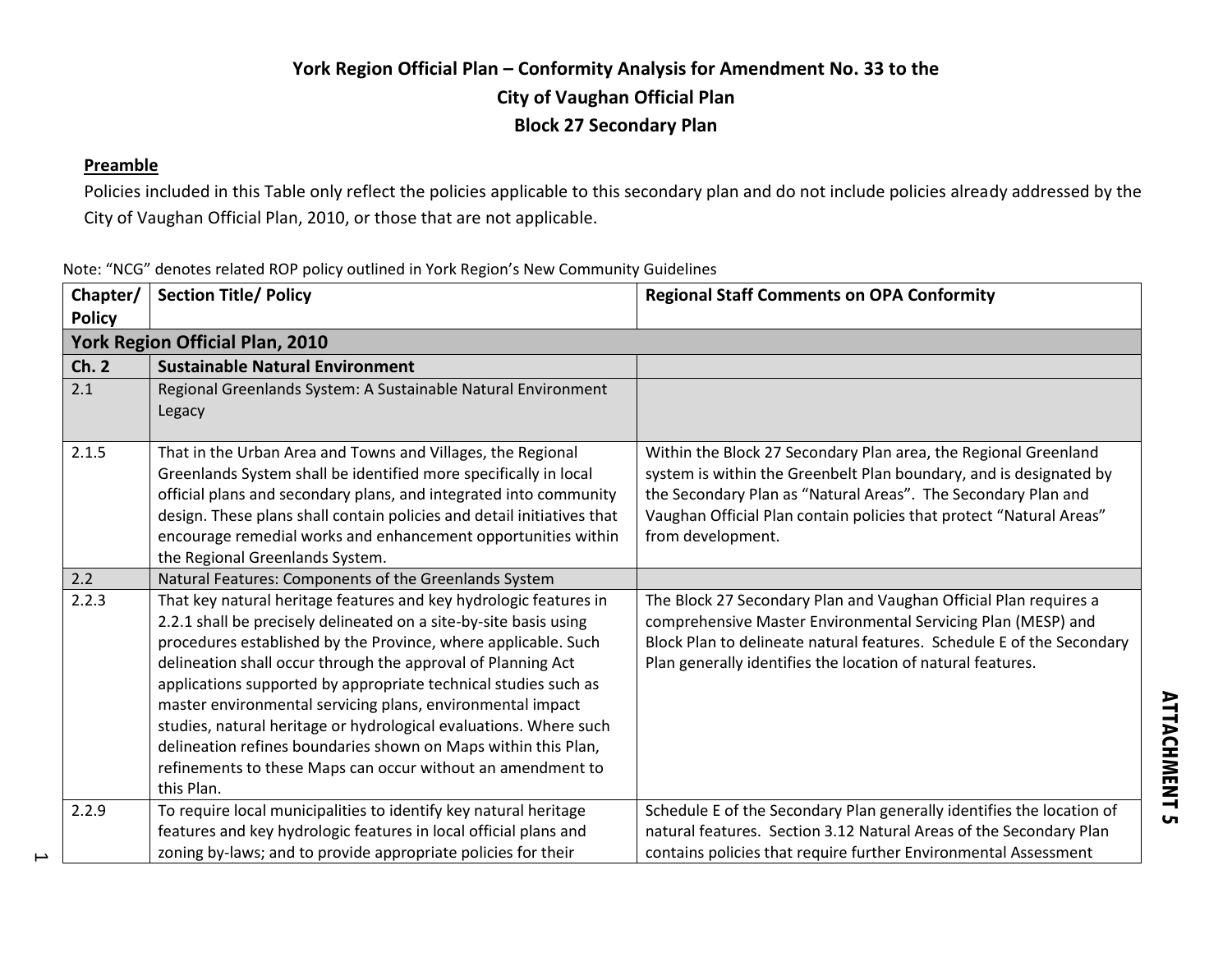## **City of Vaughan Official Plan**

|        | protection, including: requirements for environmental impact           | studies, through the MESP process, to better define evaluated           |
|--------|------------------------------------------------------------------------|-------------------------------------------------------------------------|
|        | studies and vegetation protection zones, and the definition of         | wetlands and provincially significant wetlands.                         |
|        | permitted uses.                                                        |                                                                         |
| 2.3    | <b>Water Systems</b>                                                   |                                                                         |
| 2.3.17 | To require the preparation of comprehensive master                     | The Master Environmental Servicing Plan is required through             |
|        | environmental servicing plans as part of secondary plans to            | Vaughan's Block Plan approval process, as required in accordance        |
|        | protect, improve or restore water quality and quantity including       | with policies 10.1.1.14 to 10.1.1.26 of the VOP 2010. Section 3.9.3 of  |
|        | hydrologic function of water systems. Such plans will incorporate      | the VOP 2010 contains policies for the preparation of the MESP.         |
|        | best management practices with a goal that water balance and           |                                                                         |
|        | hydrologic functions will be maintained as much as possible. These     |                                                                         |
|        | plans will emphasize water conservation and may include water          |                                                                         |
|        | reuse and innovative technologies.                                     |                                                                         |
| 2.3.29 | To require local official plans and zoning by-laws to contain policies | The Block 27 Secondary Plan contains policies (section 3.12 Natural     |
|        | and/or mapping to: a. address floodplains, hazardous lands,            | Areas and Section 6.0 Natural Heritage Network) that address this       |
|        | hazardous sites and regulated lands; b. identify permitted uses and    | Regional policy.                                                        |
|        | the requirement for setbacks or buffers; c. address land use within    |                                                                         |
|        | and adjacent to hazardous lands and hazardous sites; and, d.           |                                                                         |
|        | identify approved Special Policy Areas and include their associated    |                                                                         |
|        | site-specific policies related to development and redevelopment.       |                                                                         |
| 2.3.41 | To require the preparation of comprehensive master                     | The Master Environmental Servicing Plan is required through             |
|        | environmental servicing plans, or appropriate technical studies, as    | Vaughan's Block Plan approval process, as required in accordance        |
|        | a component of secondary plans and major development or re-            | with policies 10.1.1.14 to 10.1.1.26 of the VOP 2010. Section 3.9.3 of  |
|        | development to minimize stormwater volume and contaminant              | the VOP 2010 contains policies for the preparation of the MESP.         |
|        | loads, and maximize infiltration through an integrated treatment       |                                                                         |
|        | approach. This may include techniques such as rainwater                |                                                                         |
|        | harvesting, phosphorus reduction, constructed wetlands,                |                                                                         |
|        | bioretention swales, green roofs, permeable surfaces, clean water      |                                                                         |
|        | collection systems, and the preservation and enhancement of            |                                                                         |
|        | native vegetation cover.                                               |                                                                         |
| Ch.3   | <b>Healthy Communities</b>                                             |                                                                         |
| 3.1    | Human Health and Well-Being                                            |                                                                         |
| 3.1.3  | To require high-quality urban design and pedestrian-friendly           | Policies in section 4.2.3 in the VOP 2010 and policies in section 4.1.3 |
|        | communities that provide safety, comfort and mobility so that          | of the secondary plan address this requirement.                         |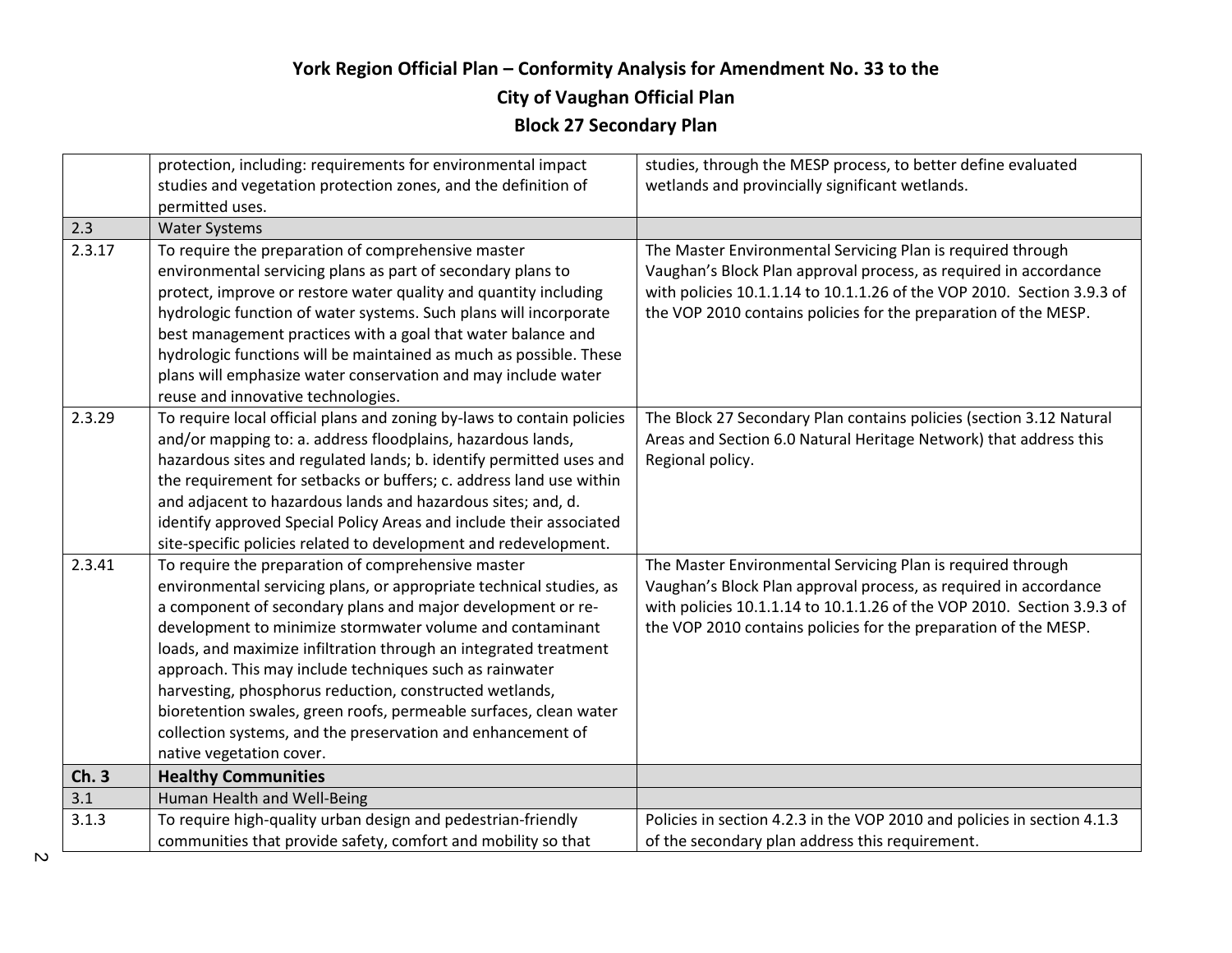#### **City of Vaughan Official Plan**

|       | residents can walk to meet their daily needs.                         |                                                                         |
|-------|-----------------------------------------------------------------------|-------------------------------------------------------------------------|
| 3.2   | Air Quality and Climate Change                                        |                                                                         |
| 3.2.3 | To reduce vehicle emissions by ensuring that communities are          | The GO station transit hub is planned with higher densities in close    |
|       | designed to prioritize pedestrians and cyclists, reduce single        | proximity, increasing opportunities for active transportation access.   |
|       | occupancy automobile use, and support public transit and              | Policies in section 4.1.3 of the Secondary Plan, dealing with active    |
|       | Transportation Demand Management initiatives.                         | transportation, addresses this Regional policy.                         |
| 3.2.6 | That sensitive uses such as schools, daycares and seniors' facilities | Policies in section 3.1.5 Sensitive Uses of the Secondary Plan sets out |
| (NCG) | not be located near significant known air emissions sources such as   | parameters and requirements to separate sensitive uses from all         |
|       | controlled access provincial 400-series highways.                     | potentially conflicting land uses.                                      |
| 3.4   | <b>Cultural Heritage</b>                                              |                                                                         |
| 3.4.6 | To require that cultural heritage resources within secondary plan     | Section 3.14 Cultural Heritage and Archaeology of the Secondary Plan    |
| (NCG) | study areas be identified, and any significant resources be           | contains policies that identify and protect cultural heritage features. |
|       | conserved.                                                            |                                                                         |
| 3.5   | Housing our Residents                                                 |                                                                         |
| 3.5.4 | To require that local municipal official plans and zoning by-laws     | Section 3.1.4 Housing of the Secondary Plan, and the land use           |
|       | permit a mix and range of housing types, lot sizes, unit sizes,       | designations, contain policies that permits a range of housing built    |
|       | functions, tenures and levels of affordability within each            | forms and unit types.                                                   |
|       | community. The mix and range of housing shall be consistent with      |                                                                         |
|       | Regional forecasts, and intensification and density requirements.     |                                                                         |
| 3.5.5 | To require that all new secondary plans include a strategy to         | Section 3.1.4 Housing of the Secondary Plan requires the Block Plan     |
|       | implement the affordable housing policies found in this Plan. The     | to prepare a housing options statement in accordance with policy        |
|       | strategy shall include:                                               | 7.5.1.3 of the VOP 2010.                                                |
|       | a. specifications on how the affordable housing targets in this Plan  |                                                                         |
|       | will be met; b. policies to achieve a mix and range of housing types  |                                                                         |
|       | within each level of affordability; c. policies to ensure affordable  |                                                                         |
|       | larger sized family units; and, d. consideration of locations for     |                                                                         |
|       | social housing developments.                                          |                                                                         |
| 3.5.6 | That a minimum 25 per cent of new housing units across the            | Policy 7.5.1.2 of the VOP 2010 addresses this policy.                   |
| (NCG) | Region be affordable, be distributed within each local municipality   |                                                                         |
|       | and should be coordinated across applicable local planning areas      |                                                                         |
|       | including secondary plan and block plan areas. A portion of these     |                                                                         |
|       | units should be accessible for people with disabilities. Affordable   |                                                                         |
|       | housing units should include a mix and range of types, lot sizes,     |                                                                         |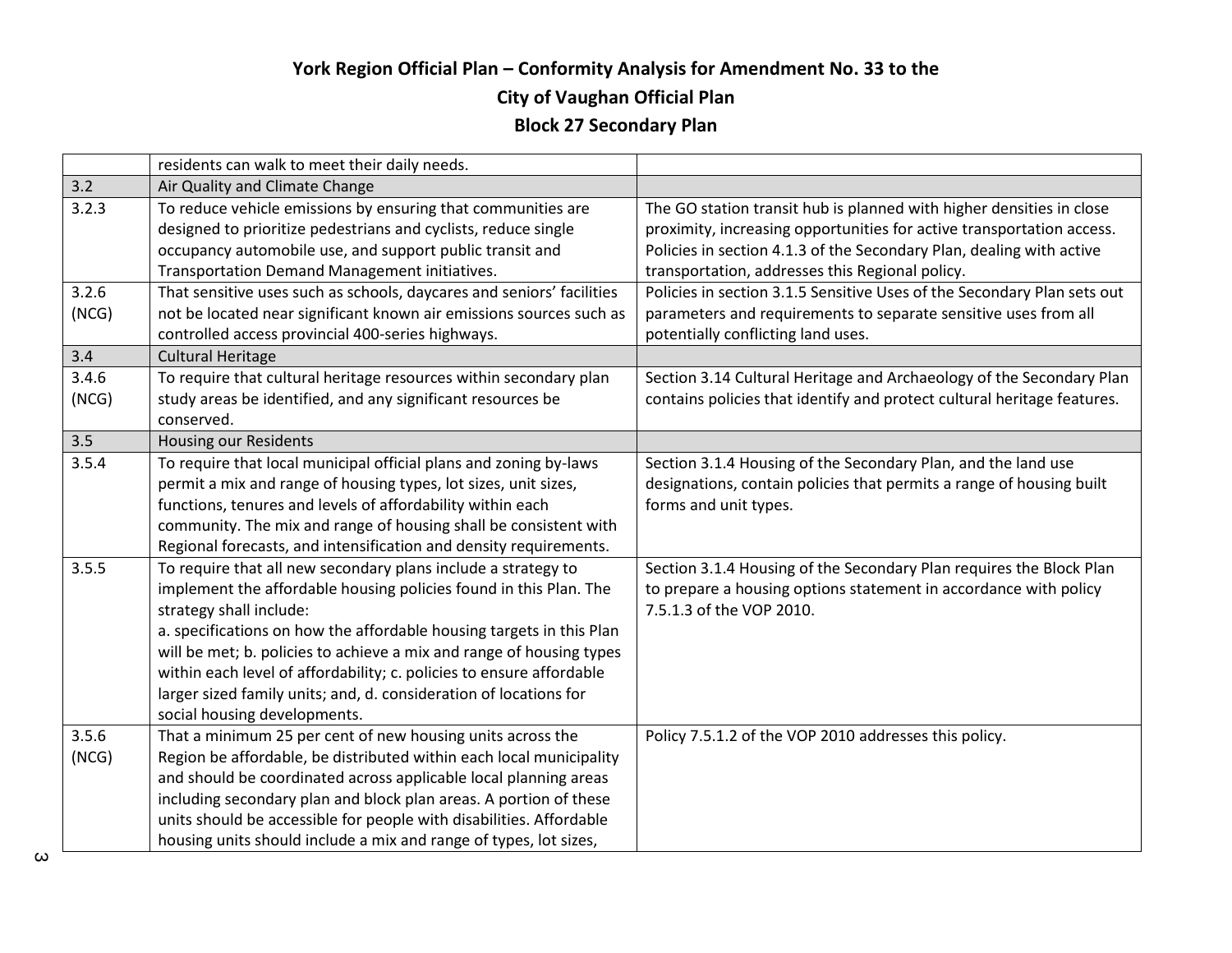#### **City of Vaughan Official Plan**

|        | unit sizes, functions and tenures to provide opportunity for all                                                                      |                                                                                                                     |
|--------|---------------------------------------------------------------------------------------------------------------------------------------|---------------------------------------------------------------------------------------------------------------------|
|        | household types, including larger families, seniors, and residents                                                                    |                                                                                                                     |
|        | with special needs.                                                                                                                   |                                                                                                                     |
| 3.5.18 | To encourage building design that will facilitate subsequent<br>conversion to provide additional housing units, such as secondary     | Secondary Plan policy 3.1.4.d encourages new dwellings to be<br>predesigned to accommodate secondary suites or that |
|        | suites.                                                                                                                               | such secondary suites be offered as a construction option.                                                          |
| Ch. 5  |                                                                                                                                       |                                                                                                                     |
|        | An Urbanizing Region: Building Cities and Complete<br><b>Communities</b>                                                              |                                                                                                                     |
| 5.1    |                                                                                                                                       |                                                                                                                     |
| 5.1.6  | <b>Forecasting and Phasing Growth</b>                                                                                                 |                                                                                                                     |
|        | To require local municipalities to develop a phasing plan for new<br>community areas that is co-ordinated with the following Regional | A Phasing Plan will be developed as part of the Block Plan and<br>MESP.                                             |
|        | plans and policies:                                                                                                                   |                                                                                                                     |
|        | a. the new community areas criteria in Section 5.6 of this Plan; b.                                                                   |                                                                                                                     |
|        | the fiscal policies in Section 4.5 of this Plan; c. the York Region 10-                                                               |                                                                                                                     |
|        | Year Capital Plan; d. the York Region Water and Wastewater                                                                            |                                                                                                                     |
|        | Master Plan; and, e. the York Region Transportation Master Plan.                                                                      |                                                                                                                     |
| 5.1.7  | To require that local official plans, master plans, capital plans and                                                                 | Section 9.4 Phasing of the Secondary Plan contains policies for the                                                 |
|        | secondary plans be consistent with phasing plans prepared in                                                                          | orderly development of the new community.                                                                           |
|        | accordance with policy 5.1.6.b through 5.1.6.e.                                                                                       |                                                                                                                     |
| 5.1.9  | To require local municipalities to prepare detailed sequencing plans                                                                  | Section 9.4 Phasing of the Secondary Plan contains policies for the                                                 |
| (NCG)  | within each secondary plan that provide for an orderly and efficient                                                                  | orderly development of the new community. The Block Plan and                                                        |
|        | progression of development to the next sequence, and are                                                                              | MESP will further detail the sequencing and required infrastructure                                                 |
|        | supported by water, wastewater, and transportation                                                                                    | needed to service new development.                                                                                  |
|        | infrastructure, and the provision of human services.                                                                                  |                                                                                                                     |
| $5.2$  | Sustainable Cities, Sustainable Communities                                                                                           |                                                                                                                     |
| 5.2.3  | That communities be designed to ensure walkability through                                                                            | Section 8.4 Sustainable Development of the Secondary Plan contains                                                  |
| (NCG)  | interconnected and accessible mobility systems. These systems will                                                                    | policies ensuring that this new community area is designed to                                                       |
|        | give priority to pedestrian movement and transit use, provide                                                                         | maximize the potential for the creation of a complete community,                                                    |
|        | pedestrian and cycling facilities, and implement the York Region                                                                      | sustainable development and healthy environments through the                                                        |
|        | Pedestrian and Cycling Master Plan.                                                                                                   | efficient use of land and infrastructure.                                                                           |
| 5.2.8  | To employ the highest standard of urban design, which: a. provides                                                                    | Section 3.15 Urban Design of the Secondary Plan contains policies                                                   |
| (NCG)  | pedestrian scale, safety, comfort, accessibility and connectivity; b.                                                                 | that promotes the creation of an attractive and sustainable public                                                  |
|        | complements the character of existing areas and fosters each                                                                          | realm and built form which supports active transportation.                                                          |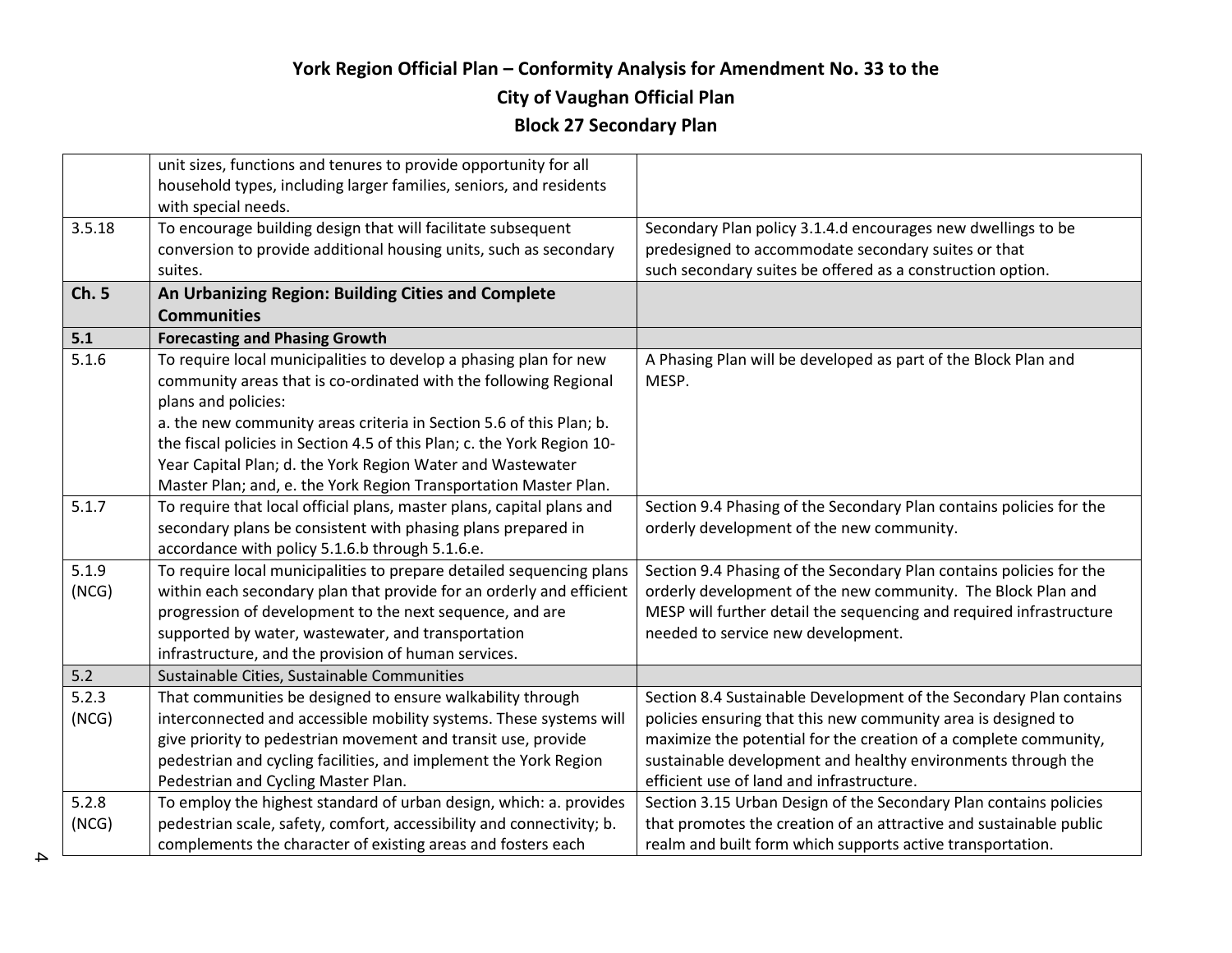#### **City of Vaughan Official Plan**

|        | community's unique sense of place; c. promotes sustainable and         |                                                                        |
|--------|------------------------------------------------------------------------|------------------------------------------------------------------------|
|        | attractive buildings that minimize energy use; d. promotes             |                                                                        |
|        | landscaping, public spaces and streetscapes; e. ensures                |                                                                        |
|        | compatibility with and transition to surrounding land uses; f.         |                                                                        |
|        | emphasizes walkability and accessibility through strategic building    |                                                                        |
|        | placement and orientation; g. follows the York Region Transit-         |                                                                        |
|        | Oriented Development Guidelines; and, h. creates well-defined,         |                                                                        |
|        | centrally-located urban public spaces.                                 |                                                                        |
| 5.2.9  | That retail, commercial, office, and institutional structures be       | The Secondary Plan permits higher density more compact built forms     |
| (NCG)  | carefully designed in a compact form and be pedestrian-oriented,       | in the GO station transit hub and the community hub.                   |
|        | transit-supportive, and multi-storey where appropriate.                |                                                                        |
| 5.2.10 | That secondary plans and zoning by-laws shall, in consultation with    | Policy 3.15.2.d deals with parking in the GO station transit hub area. |
| (NCG)  | the Region and related agencies, incorporate parking management        |                                                                        |
|        | policies and standards.                                                |                                                                        |
| 5.2.20 | To work with local municipalities and the development community        | Section 8.4 Sustainable Development of the Secondary Plan              |
| (NCG)  | to achieve energy efficiency levels that exceed the Ontario Building   | addresses the requirement of this Regional Policy.                     |
|        | Code for residential buildings, and the Model National Energy Code     |                                                                        |
|        | for non-residential buildings.                                         |                                                                        |
| 5.2.21 | To encourage the following energy efficiency and conservation          | Section 8.5 Energy Efficiency of the Secondary Plan contains policies  |
| (NCG)  | targets for new buildings: a. Grade-related (3 storeys or less)        | that speak to energy efficient buildings, district energy, waste heat  |
|        | residential buildings achieve a performance level that is equal to a   | recovery, and renewable energy generation.                             |
|        | rating of 83 or more when evaluated in accordance with Natural         |                                                                        |
|        | Resources Canada's EnerGuide for New Houses: Administrative and        |                                                                        |
|        | Technical Procedures. b. Mid and high-rise residential (4 storeys      |                                                                        |
|        | and greater) and non-residential buildings be designed to achieve      |                                                                        |
|        | 40 per cent greater efficiency than the Model National Energy Code     |                                                                        |
|        | for Buildings, 1997; c. Industrial buildings (not including industrial |                                                                        |
|        | processes) be designed to achieve 25 per cent greater energy           |                                                                        |
|        | efficiency than the Model National Energy Code for Buildings, 1997.    |                                                                        |
| 5.2.26 | That development shall include a solar design strategy which           | The Secondary Plan policy 3.15.3.a.vii Block 27 Neighbourhood,         |
| (NCG)  | identifies approaches that maximize solar gains and facilitate         | directs that passive solar design should be incorporated where         |
|        | future solar installations (i.e. solar ready).                         | feasible into the design of block layouts, buildings, transportation   |
|        |                                                                        | corridors and open spaces                                              |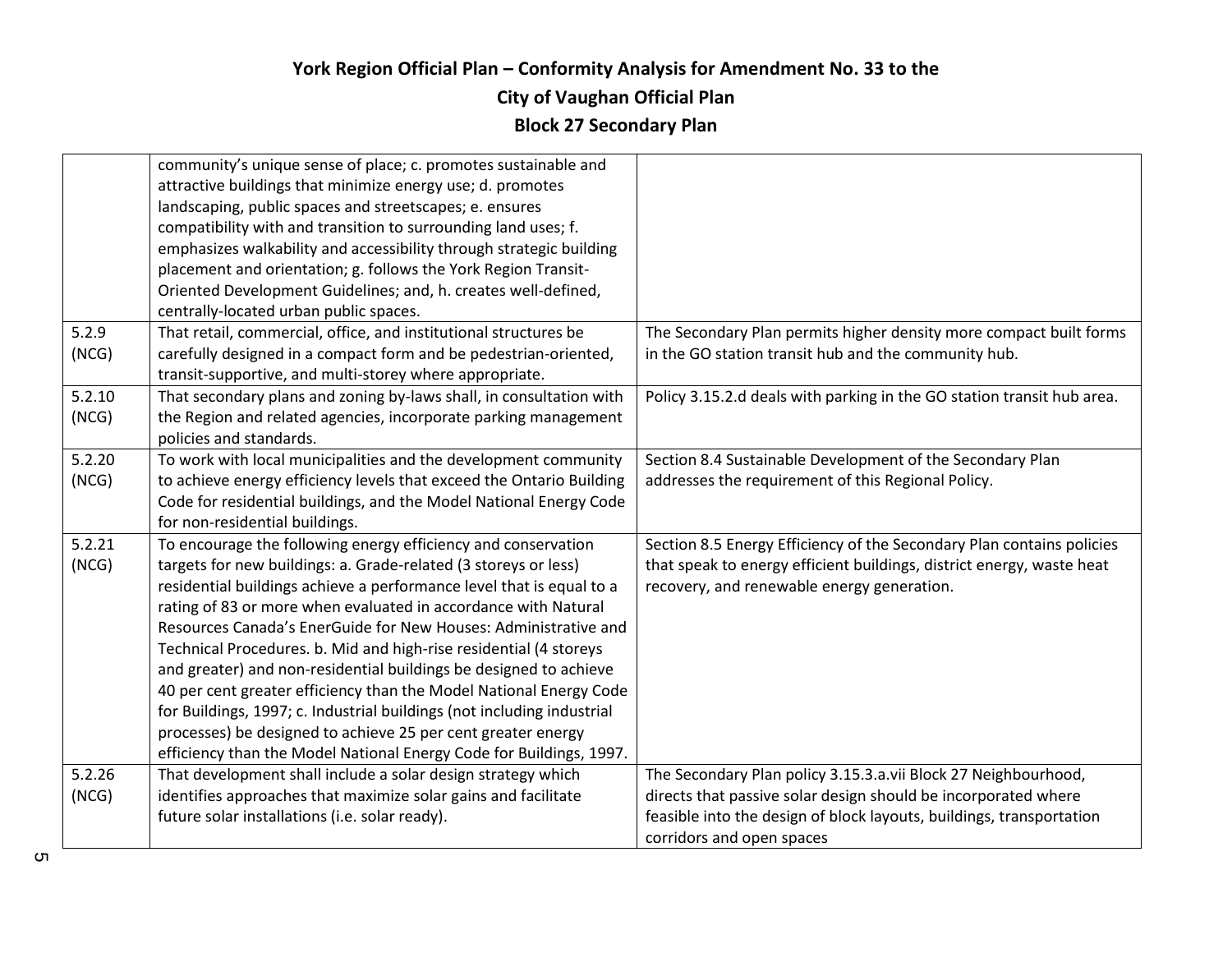## **York Region Official Plan – Conformity Analysis for Amendment No. 33 to the City of Vaughan Official Plan Block 27 Secondary Plan**

| 5.6            | <b>Building Complete, Vibrant Communities</b>                                                                                                                                                       |                                                                                                                                                                                                       |
|----------------|-----------------------------------------------------------------------------------------------------------------------------------------------------------------------------------------------------|-------------------------------------------------------------------------------------------------------------------------------------------------------------------------------------------------------|
| 5.6.1<br>(NCG) | That local municipalities, in consultation with York Region, prepare<br>comprehensive secondary plans for new community areas that<br>meet or exceed the policies of this section of this Plan. The | The Secondary Plan was initiated by the City of Vaughan who<br>assembled a multidisciplinary team. The secondary plan area was<br>studied and planned with a focus on integration and sustainability, |
|                | secondary plan preparation should include an innovative approach                                                                                                                                    | and incorporates the ROP policies for New Community Areas.                                                                                                                                            |
|                | that involves a multidisciplinary team assembled by the local                                                                                                                                       |                                                                                                                                                                                                       |
|                | municipality in order to ensure an integrated and sustainable                                                                                                                                       |                                                                                                                                                                                                       |
|                | approach to the planning, design and approval of the secondary<br>plan.                                                                                                                             |                                                                                                                                                                                                       |
| 5.6.2          | That each new community area shall be planned in a                                                                                                                                                  | The Secondary Plan process was undertaken in a comprehensive and                                                                                                                                      |
| (NCG)          | comprehensive and co-ordinated manner.                                                                                                                                                              | co-ordinated manner. The Secondary Plan policies, including the<br>modifications, reflect this approach.                                                                                              |
| 5.6.3          | That new community areas shall be designed to meet or exceed a                                                                                                                                      | Through section 3.1.2 Density of the Secondary Plan, the new                                                                                                                                          |
| (NCG)          | minimum density of 20 residential units per hectare and a                                                                                                                                           | community area is planned to meet an overall minimum density of 70                                                                                                                                    |
|                | minimum density of 70 residents and jobs per hectare in the                                                                                                                                         | people and jobs combined per hectare by 2031 for Block 27 and a                                                                                                                                       |
|                | developable area.                                                                                                                                                                                   | minimum density target of 100 people and jobs combined per                                                                                                                                            |
|                |                                                                                                                                                                                                     | hectare for the Kirby GO-Transit Hub Centre, with a minimum density                                                                                                                                   |
|                |                                                                                                                                                                                                     | target of 150 people and jobs combined per hectare within                                                                                                                                             |
|                |                                                                                                                                                                                                     | 500 metres, an approximate 10-minute walking distance, of the Kirby<br>GO Station, as identified on Schedule B of this Secondary Plan.                                                                |
| 5.6.4          | That new community areas shall contain a wide range and mix of                                                                                                                                      | Section 3.1.4 Housing of the Secondary Plan states the community                                                                                                                                      |
| (NCG)          | housing types, sizes and affordability.                                                                                                                                                             | shall consist of a housing mix which provides for a diverse mix of                                                                                                                                    |
|                |                                                                                                                                                                                                     | dwelling units and types to increase housing choice. In accordance                                                                                                                                    |
|                |                                                                                                                                                                                                     | with Policy 7.5.1.2. of the VOP 2010, a target of 25% of all housing                                                                                                                                  |
|                |                                                                                                                                                                                                     | units in Block 27 shall be affordable, and that a portion of these units                                                                                                                              |
|                |                                                                                                                                                                                                     | should be accessible to people with disabilities.                                                                                                                                                     |
| 5.6.5          | That new community areas shall be designed to contain community                                                                                                                                     | This new community area is anchored by a Community Hub, which is                                                                                                                                      |
| (NCG)          | core areas, which will be the focus of retail, personal services,                                                                                                                                   | part of the proposed GO Station transit hub. This area will be the                                                                                                                                    |
|                | human services, community services and provide connections to                                                                                                                                       | focus of retail, personal services, human services, community services                                                                                                                                |
|                | rapid transit. The community cores shall be within a reasonable                                                                                                                                     | and provide connections to rapid transit.                                                                                                                                                             |
|                | walking distance from the majority of the population.                                                                                                                                               |                                                                                                                                                                                                       |
| 5.6.6          | That within new community areas, live-work opportunities be                                                                                                                                         | The Low-Rise Mixed Use and Mid-Rise Mixed Use designations permit                                                                                                                                     |
| (NCG)          | provided through a combination of flexible zoning permissions and                                                                                                                                   | live/work units.                                                                                                                                                                                      |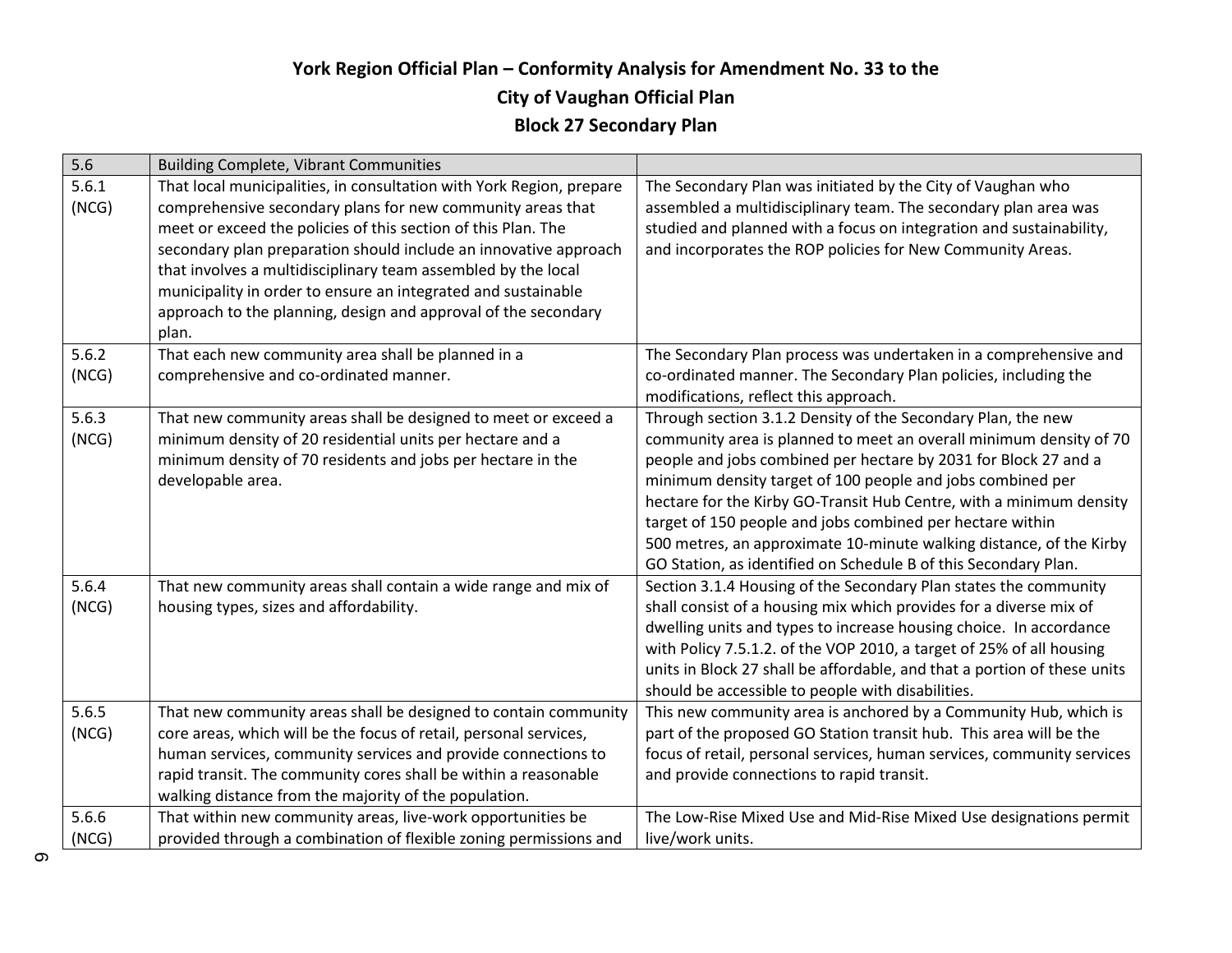#### **City of Vaughan Official Plan**

|        | accommodations for combined residential and business or personal      |                                                                        |
|--------|-----------------------------------------------------------------------|------------------------------------------------------------------------|
|        | services, office uses, and home occupations.                          |                                                                        |
| 5.6.7  | That new community areas shall be designed to have high-quality       | Section 3.15 Urban Design of the Secondary Plan contains policies      |
| (NCG)  | urban design, attractive buildings, landscaping and public            | that ensure high-quality urban design.                                 |
|        | streetscapes, consistent with policy 5.2.8 of this Plan shall be      |                                                                        |
|        | designed to have high-quality urban design, attractive buildings,     |                                                                        |
|        | landscaping and public streetscapes, consistent with policy 5.2.8 of  |                                                                        |
|        | this Plan                                                             |                                                                        |
| 5.6.8  | That new community areas shall be planned to consider human           | Section 3.6 Community Hub of the Secondary Plan contains policies      |
| (NCG)  | services needs, including educational, social, health, arts, culture, | permitting human services needs, including educational, social,        |
|        | and recreational facilities.                                          | health, arts, culture, and recreational facilities.                    |
| 5.6.9  | That new community areas shall be designed to maximize passive        | The Secondary Plan policy 3.15.3.a.vii Block 27 Neighbourhood,         |
| (NCG)  | solar gains, and to ensure that all buildings are constructed in a    | directs that passive solar design should be incorporated where         |
|        | manner that facilitates future solar installations in accordance with | feasible into the design of block layouts, buildings, transportation   |
|        | a solar design strategy.                                              | corridors and open spaces.                                             |
| 5.6.10 | That the local municipality shall develop a Community Energy Plan     | A Community Energy Plan was completed as part of the Secondary         |
| (NCG)  | for each new community area to reduce community energy                | Plan's background work. Section 8.5 Energy Efficiency of the           |
|        | demands, optimize passive solar gains through design, maximize        | Secondary Plan contains policies that speak to the Block 27            |
|        | active transportation and transit, and make use of renewable, on-     | Community Energy Plan.                                                 |
|        | site generation and district energy options, including but not        |                                                                        |
|        | limited to, solar, wind, water, biomass, and geothermal energy.       |                                                                        |
| 5.6.11 | That comprehensive master environmental servicing plans shall be      | The Master Environmental Servicing Plan is required through            |
| (NCG)  | prepared and implemented. This policy provides direction requiring    | Vaughan's Block Plan approval process, as required in accordance       |
|        | the MESP to examine all water systems in a comprehensive and          | with policies 10.1.1.14 to 10.1.1.26 of the VOP 2010. Section 3.9.3 of |
|        | integrated manner to increase efficiencies, maximize water            | the VOP 2010 contains policies for the preparation of the MESP.        |
|        | conservation, minimize stormwater volume and contaminant loads,       |                                                                        |
|        | and maximize infiltration through an integrated treatment             |                                                                        |
|        | approach. This may include techniques such as rainwater               |                                                                        |
|        | harvesting, runoff reduction of solids and materials at source,       |                                                                        |
|        | phosphorus reduction, constructed wetlands, bioretention swales,      |                                                                        |
|        | green roofs, permeable surfaces, clean water collection systems,      |                                                                        |
|        | and the preservation and enhancement of native vegetation cover.      |                                                                        |
| 5.6.12 | That mobility plans shall be completed. This policy provides          | The North Vaughan and New Communities Transportation Master            |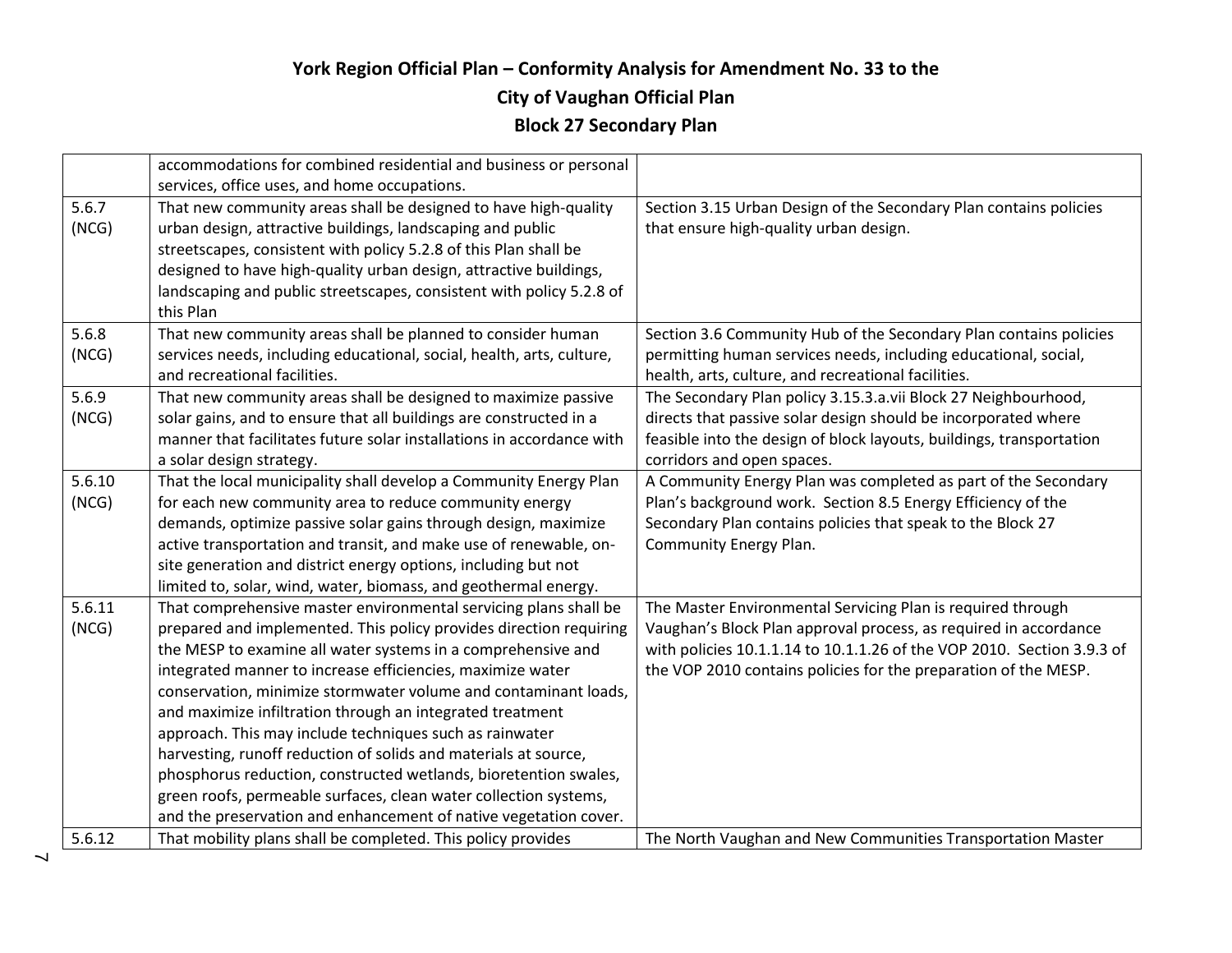## **York Region Official Plan – Conformity Analysis for Amendment No. 33 to the City of Vaughan Official Plan**

| (NCG)  | detailed direction regarding the contents of these plans including    | Plan was completed in support of this Secondary Plan.                  |
|--------|-----------------------------------------------------------------------|------------------------------------------------------------------------|
|        | interconnected and accessible mobility systems, a transit plan,       |                                                                        |
|        | distances to a transit stops, the street network, adherence to the    |                                                                        |
|        | York Region Transit-Oriented Development Guidelines, connection       |                                                                        |
|        | to planned rapid transit corridors/ terminals, parking standards and  |                                                                        |
|        | trip-reduction strategies.                                            |                                                                        |
| 5.6.13 | That new community areas shall be designed to implement the           | Section 4.1.3 Active Transportation of the Secondary Plan contains     |
| (NCG)  | York Region Pedestrian and Cycling Master Plan.                       | policies that address this requirement.                                |
| 5.6.14 | That a Greenlands System Plan shall be prepared that identifies       | The Secondary Plan is based on detailed background studies,            |
| (NCG)  | how the Greenlands System will be managed in an urban                 | including the Upper West Don Subwatershed Study, the New               |
|        | environment. This policy further outlines the requirements for the    | Community Area Block 27 Environmental Report, the Natural              |
|        | preparation of this plan.                                             | Heritage Network Study, and the Block 27 Subwatershed Study.           |
|        |                                                                       |                                                                        |
| 5.6.15 | That new community areas be designed to include an integrated         | The Secondary Plan was prepared and evaluated based on this policy.    |
| (NCG)  | open space network that includes both active recreational facilities  | The policies and schedules of the plan support as integrated open      |
|        | and meeting places, urban squares, parks, outdoor seating and         | space network through the provision of a number of parks,              |
|        | information gathering spaces generally within 500m of all             | recreational area, urban squares, and trail integration.               |
|        | residents.                                                            |                                                                        |
| 5.6.16 | That new community areas be designed to reduce urban heat             | Secondary Plan policy 8.4.3 states that development applications will  |
| (NCG)  | island effects and consider integrating green and white roofs,        | be evaluated in accordance with sustainable development policies of    |
|        | greening to provide shade, and light-coloured surface materials in    | Section 9.1.3 of the VOP 2010, as well as the Council approved         |
|        | accordance with policy 5.2.34 of this Plan.                           | Sustainability Performance Matrix.                                     |
| Ch. 7  | <b>Servicing Our Population</b>                                       |                                                                        |
| 7.1    | <b>Reducing Demand for Services</b>                                   |                                                                        |
| 7.1.11 | To require local municipalities to adopt land use and site design     | Section 4.1.3 Active Transportation of the Secondary Plan contains     |
|        | policies that promote sustainable modes of transportation,            | policies that deal with walking and cycling, traffic calming, parking, |
|        | including walking, cycling, transit, and carpooling.                  | and travel demand management.                                          |
| 7.2    | Moving People and Goods                                               |                                                                        |
| 7.2.3  | To apply the York Region Pedestrian and Cycling Master Plan's         | Section 4.1.3 Active Transportation of the Secondary Plan contains     |
| (NCG)  | Planning and Design Guidelines in the implementation of the           | policies that deal with walking and cycling, traffic calming, parking, |
|        | Regional pedestrian and cycling network.                              | and travel demand management.                                          |
| 7.2.35 | To require local municipalities to include policies in local official | The Secondary Plan incorporates, in conformity with the ROP 2010,      |
|        | plans to implement                                                    | the proposed GO station as a transit hub with compact, mixed-use,      |